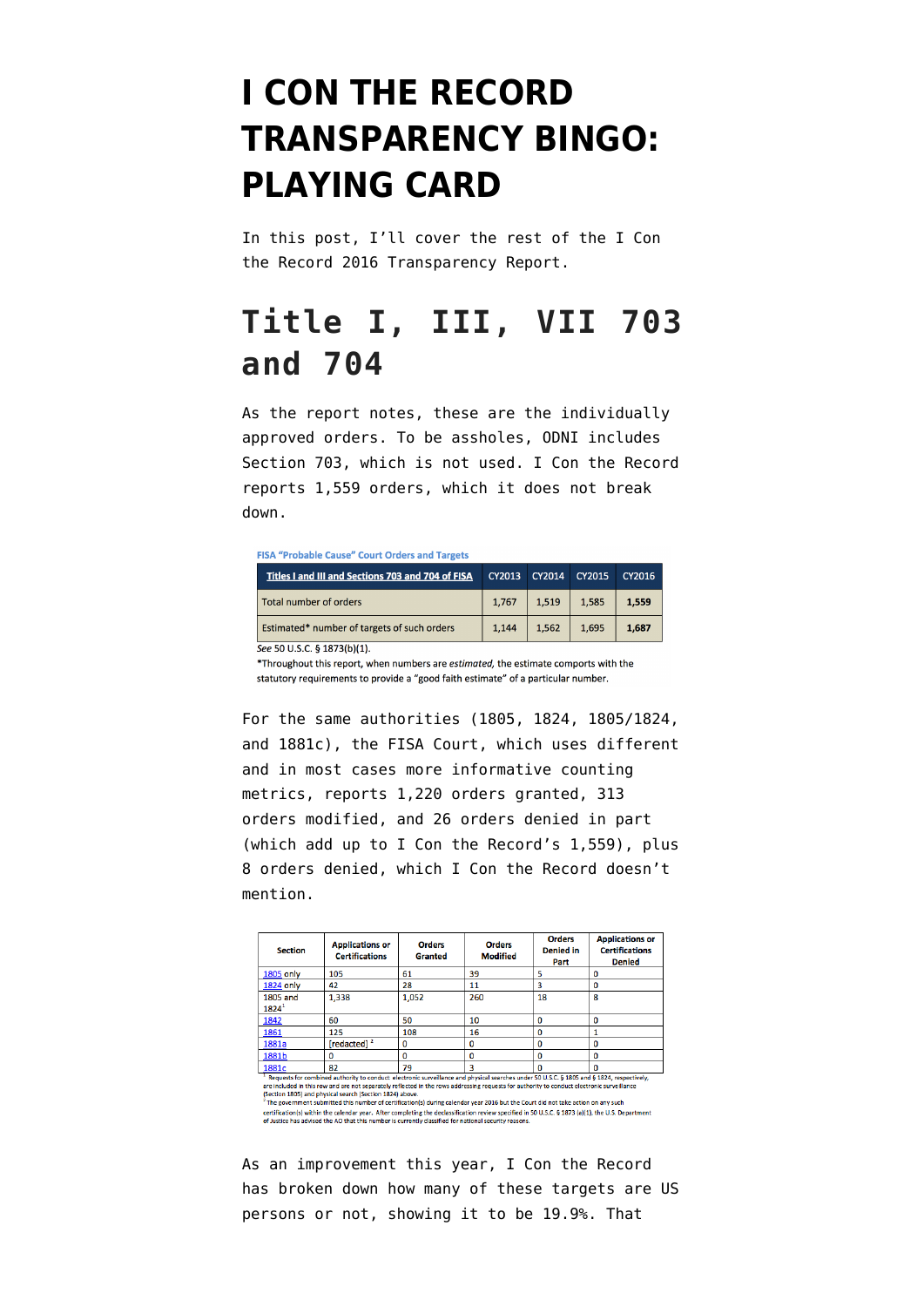means the vast majority of targeted FISA orders are targeted at people like Sergey Kislyak, the Russian Ambassador all of Trump's people talked to.

| FISA "Probable Cause" Targets - U.S. Persons*                                                  |        |  |  |
|------------------------------------------------------------------------------------------------|--------|--|--|
| Titles I and III and Sections 703 and 704 -- Targets                                           | CY2016 |  |  |
| Estimated number of targets who are non-U.S. persons                                           | 1.351  |  |  |
| Estimated number of targets who are U.S. persons                                               | 336    |  |  |
| Estimated percentage of targets who are U.S. persons                                           | 19.9%  |  |  |
| *While not statutorily required to publicly provide these statistics, the IC is providing them |        |  |  |

consistent with the commitment to its Principles of Intelligence Transparency.

This is the target number for the original report, not the order number, and it is an estimate (which is curious). This means at least 28 orders target multiple people. Neither ICTR nor FISC reveals how many US persons were approved for 705b, meaning they were spied on when they went overseas.

## **Section 702**

This is the authority that covers upstream and PRISM. After presenting its useless report that it had one certificate in 2016 (leftover from 2015), ICTR reports there were 106,469 knowably discrete 702 targets last year, an 11% increase off last year.

| <b>Section 702 Targets*</b>                                                                                        |        |        |        |         |  |
|--------------------------------------------------------------------------------------------------------------------|--------|--------|--------|---------|--|
| <b>Section 702 of FISA</b>                                                                                         | CY2013 | CY2014 | CY2015 | CY2016  |  |
| Estimated number of targets of such orders                                                                         | 89,138 | 92.707 | 94.368 | 106.469 |  |
| *While there is no statutory requirement to disclose this number, it is provided in this report to                 |        |        |        |         |  |
| foster public understanding of the IC's use of the Section 702 collection authority. The IC is                     |        |        |        |         |  |
| committed to sharing as much information as possible with the public without jeopardizing<br>mission capabilities. |        |        |        |         |  |

Note: one of the games played in the USA Freedom Act transparency procedures was that, once the other counts moved to a selector based count, this was removed from the required reports (which is why ICTR says they weren't required by law to release it). They presumably did this to hide the likely fact that for every one of these 106,469 targets, there are multiple — possibly very many — selectors tasked, which would make the spying number look Yuge.

NSA and CIA provide the number of content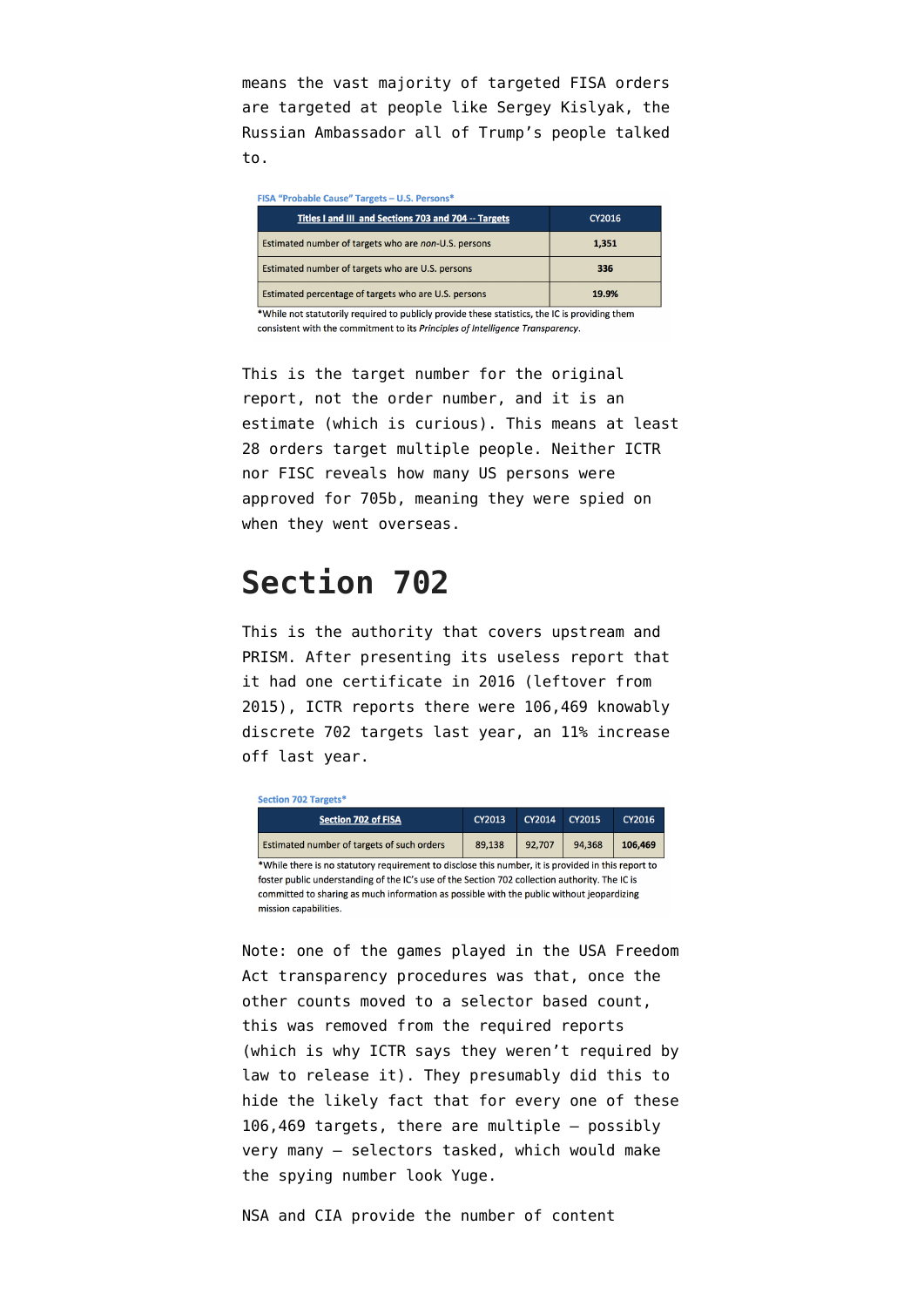queries they conducted. Since CIA has stopped double counting selectors it uses more than once, this represents more than the 12% increase in queries suggested by the numbers. So queries are increasing at a higher — potentially significantly higher — rate than targets.

#### **Section 702 Search Terms Used to Query Content** CY2015 CY2016 **Section 702 of FISA** Estimated number of search terms concerning a 4,672 5,288 known U.S. person used to retrieve the unminimized contents of communications obtained under Section 702 (excluding search terms used to prevent the return of U.S. person information)\* See 50 U.S.C. § 1873(b)(2)(A)

\*Consistent with § 1873(d)(2)(A), this statistic does not include queries that are conducted by the Federal Bureau of Investigation (FBI).

Given the way the [NSA's querying process](https://www.aclu.org/foia-document/nsa-us-person-queries-within-faa-702-prism-and-telephony-content-collection) ties queries to deadlines (60 days, for example, or to the underlying authorization), it's likely NSA just keeps these queries targeted tasked throughout that period (which may mean CIA moved to do the same this year). If that's right, it would effectively alert an analyst any time a new communication involving the US person came in.

[This post](https://www.emptywheel.net/2017/05/02/i-con-the-record-transparency-bingo-1-only-one-positive-hit-on-a-criminal-search/) talks about what the report's claim that just one query of FBI holdings designed to find criminal information had a positive hit and was reviewed– on 702 information really means.

Meanwhile, NSA's US person metadata queries have gone up much faster than content queries or target selectors, a 32% increase. As noted [in](https://www.emptywheel.net/2017/05/02/i-con-the-record-transparency-bingo-3-cia-continues-to-hide-its-us-person-network-analysis/) [this post,](https://www.emptywheel.net/2017/05/02/i-con-the-record-transparency-bingo-3-cia-continues-to-hide-its-us-person-network-analysis/) FBI doesn't have to count their queries and CIA still does not do so.

Section 702 Queries of Noncontents

| <b>Section 702 of FISA</b>                     | CY2013 | CY2014 | CY2015 | CY2016 |
|------------------------------------------------|--------|--------|--------|--------|
| Estimated number of queries concerning a       | 9500   | 17.500 | 23,800 | 30.355 |
| known U.S. person of unminimized               |        |        |        |        |
| noncontents information obtained under         |        |        |        |        |
| Section 702 (excluding queries containing      |        |        |        |        |
| information used to prevent the return of U.S. |        |        |        |        |
| person information)*                           |        |        |        |        |
|                                                |        |        |        |        |

See 50 U.S.C. § 1873(b)(2)(B).

\*Consistent with § 1873(d)(2)(A), this statistic does not include queries that are conducted by the FBI

Also note, this is an estimate. The underlying [NSA document](https://www.aclu.org/foia-document/nsa-us-person-queries-communications-metadata-derived-faa-702-redacted-and-telephony) makes it clear this is done via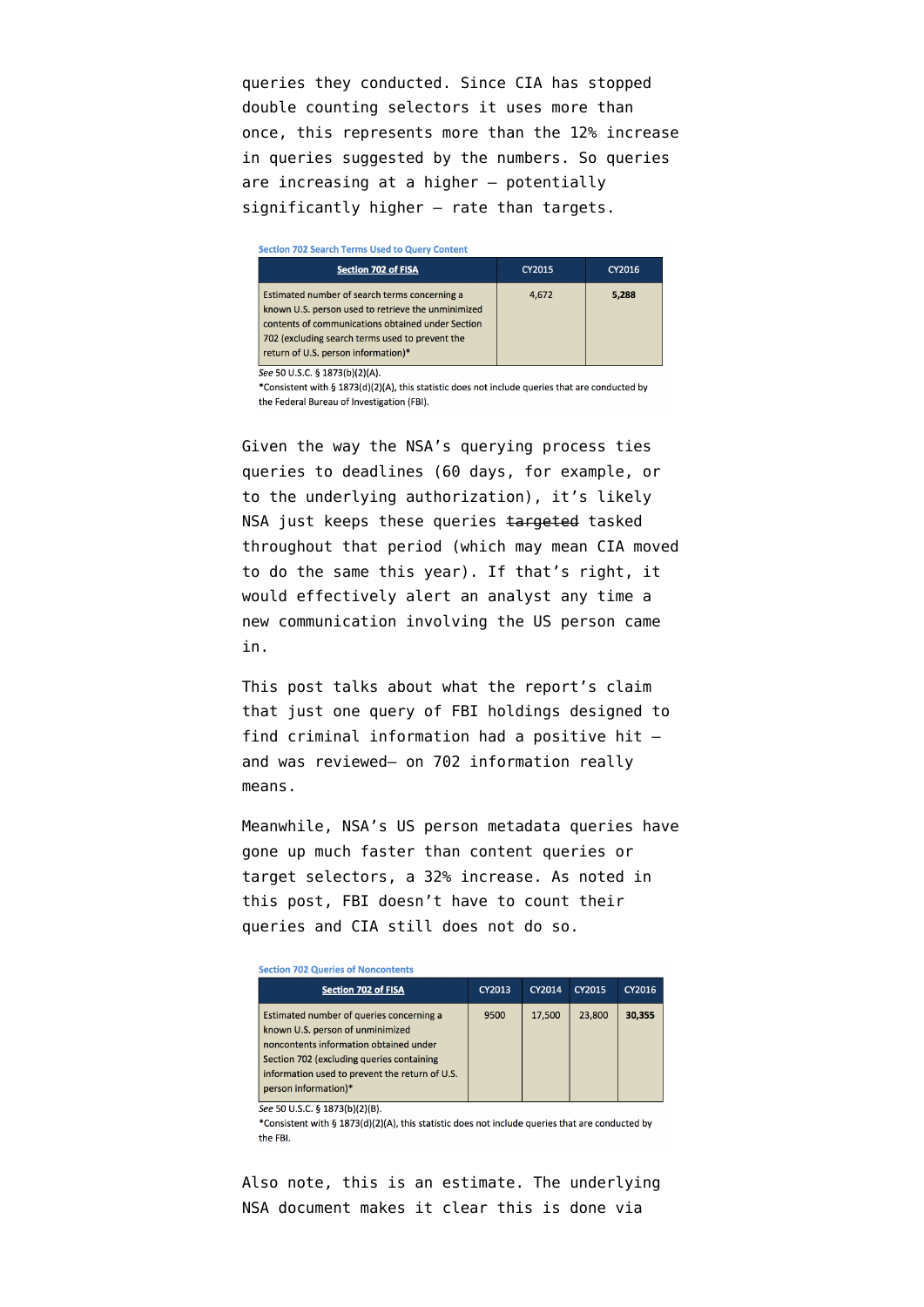algorithm or business rule to estimate these queries, which suggests they're done automatically.

To put these queries into perspective, Jim Comey today said there were 1,000 Islamic extremists in the US who were communicating overseas. Even assuming they track the other 1,000 extremists not known to be communicating overseas, that's just a tiny fraction of the Americans they're tracking.

ICTR provided better information on unmasked US person identities this year than last, revealing how many USP identities got released.

| Section 702 - U.S. person (USP) information disseminated by NSA                                                                                                                                                                                                                | CY2016   |
|--------------------------------------------------------------------------------------------------------------------------------------------------------------------------------------------------------------------------------------------------------------------------------|----------|
| Total number of NSA disseminated §702 Reports containing USP identities                                                                                                                                                                                                        | 3.914    |
| Of those NSA disseminated §702 Reports containing USP identities<br>(from the first row in this chart), the USP identity was originally masked in<br>this many reports                                                                                                         | 2.964*   |
| Of those NSA disseminated §702 Reports containing USP identities<br>(from the first row in this chart), the USP identity was originally revealed in<br>this many reports                                                                                                       | $1.200*$ |
| Of those NSA disseminated §702 Reports containing USP identities where<br>the USP identities was originally masked (from the second row in this<br>chart), the number of USP identities that NSA later released in response to<br>specific requests to unmask a USP identity** | 1.934    |

\*A single report may contain both masked and unmasked U.S. person identities.

As I said last year, ICTR is not doing itself any favors by revealing what a tiny fraction of all 702 reports the 3,914 — it must be truly miniscule.

All that said if you do get reported in one of those rare 702 reports that includes a USP identity, chances are very good you'll be unmasked. In 30% of the reports with USP identities, last year, at least one USP identity was released in original form unmasked (as might happen, for example, if Carter Page or Mike Flynn's identity was crucial to understanding the report). Of the remainder, though, 65% had at least one more US person identity unmasked. I believe that means that only roughly 26% of the names originally masked remained masked in the reports.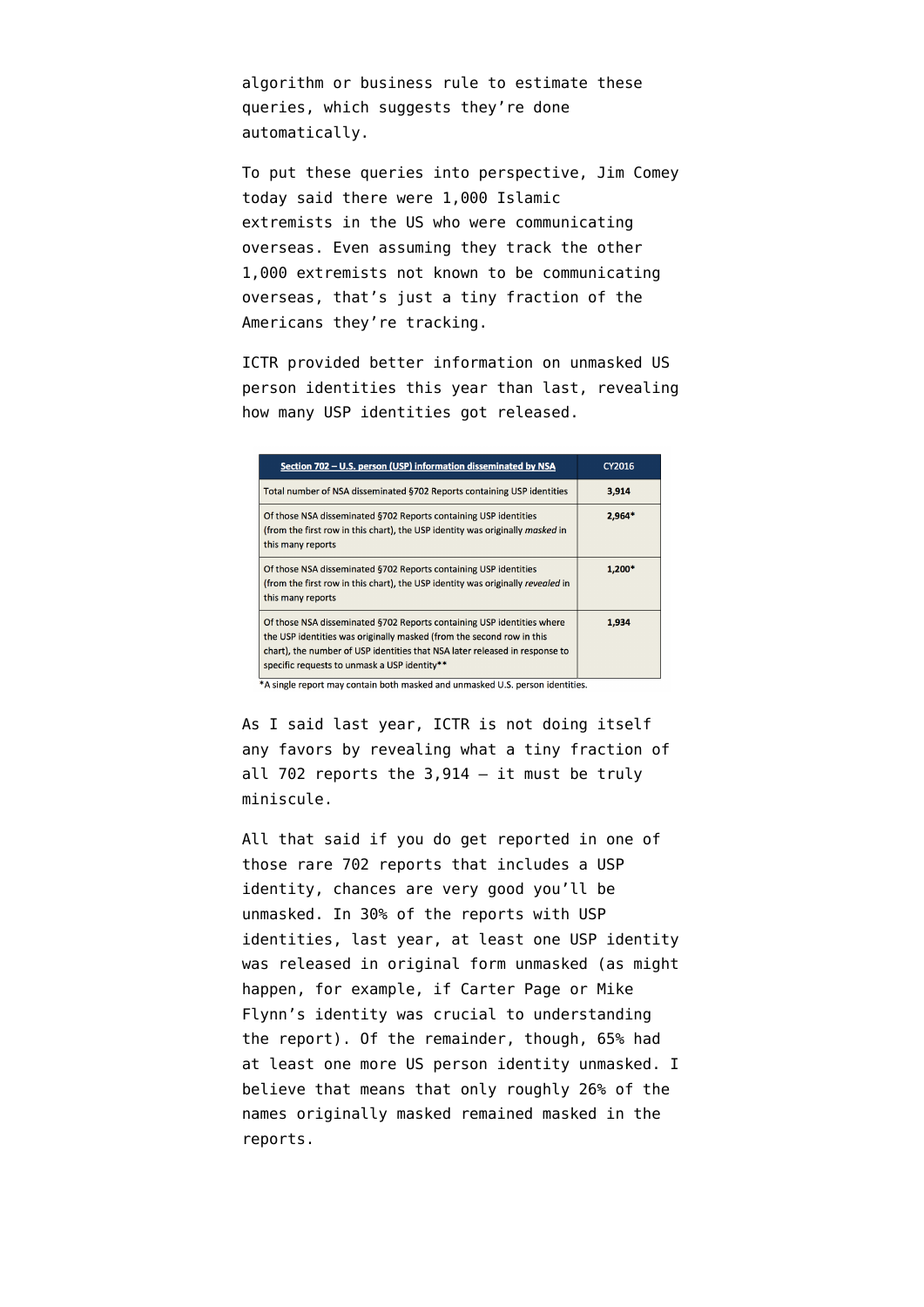### **Pen Registers**

See [this post](https://www.emptywheel.net/2017/05/02/i-con-the-record-transparency-bingo-2-the-inexplicable-drop-in-prtt-numbers/) for an explanation of why we shouldn't take too much from a seeming significant decline in pen registers. Note, I didn't mention that 43.9% of the 41 targets are estimated to be US persons — but are estimates, which is a bit nutty given the small numbers involved.

Note, of the 60 pen registers ICTR shows, FISC shows 10 were modified (perhaps to include minimization procedures).

## **Section 215**

The section on "traditional" Section 215 shows that for each order (of which up to 4 had more than one target), there were almost 1,000 selectors sucked in.

| "Traditional" Business Records Statistics                                                                   |        |  |  |  |
|-------------------------------------------------------------------------------------------------------------|--------|--|--|--|
| Business Records "BR" - Section 501(b)(2)(B)                                                                | CY2016 |  |  |  |
| Total number of orders issued pursuant to applications under<br>Section 501(b)(2)(B)                        | 84     |  |  |  |
| Estimated number of targets of such orders                                                                  | 88     |  |  |  |
| Estimated number of unique identifiers used to communicate<br>information collected pursuant to such orders | 81,035 |  |  |  |

See 50 U.S.C. §§ 1873(b)(4), 1873(b)(4)(A), and 1873(b)(4)(B).

#### Except!

Except the number is likely far, far higher, because this metric doesn't track people sucked in via financial or travel or other Section 215 orders.

[This post](https://www.emptywheel.net/2017/05/03/i-con-the-record-transparency-bingo-4-how-151-million-call-events-can-look-reasonable-but-is-besides-the-point/) explains why the 151 million call session records sucked in via the new Section 215 phone dragnet may not actually be that much — but also likely represents edge cases.

Note, the FISC report shows 125 total Section 215 reports, with 108 approved, 16 modified, and 1 rejected (the latter of which ICTR doesn't mention). The approved reports adds up to the same 124 that ICTR shows. The modified orders likely include minimization procedures.